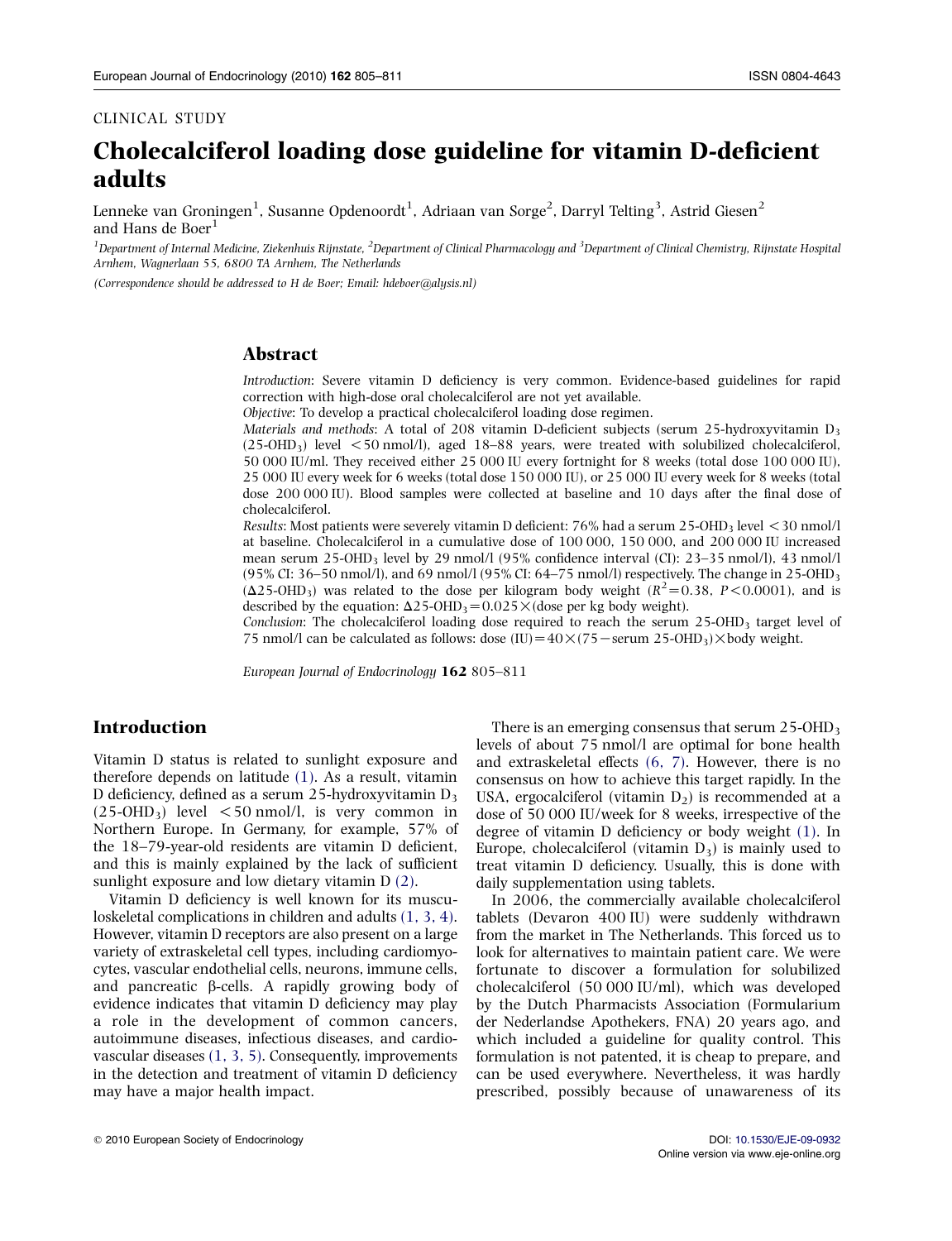existence, or due to the lack of evidence-based dosing guidelines. We therefore decided to design a study with the aim to develop a practical cholecalciferol loading dose regimen that would enable rapid correction of vitamin D deficiency in a heterogeneous population such as that encountered in an outpatient clinic of internal medicine. A cumulative dose of 400 000 IU such as that recommended for ergocalciferol was considered to be too high for cholecalciferol. Two studies had provided evidence that cholecalciferol might be 2–3 times more potent than ergocalciferol [\(8, 9\).](#page-5-0) This indicated that a loading dose for cholecalciferol should be markedly lower than that recommended for ergocalciferol. As the exact proportion of required adjustment was not known, it was decided to perform a dose-escalation study.

# Subjects and methods

#### **Participants**

A total of 208 patients with established vitamin D deficiency (serum  $25$ -OHD<sub>3</sub> level  $\lt$  50 nmol/l) were included. All patients were visitors of the internal medicine outpatient clinic. They had been tested for vitamin D deficiency because of unexplained fatigue, muscle weakness, myalgia, or unexplained hypophosphatemia. Patients with unstable thyroid disorders, hypoparathyroidism and primary hyperparathyroidism, evidence of malabsorption, and renal insufficiency (glomerular filtration rate  $<60$  ml/min) and those who used medication interfering with vitamin D metabolism were excluded. All patients gave their informed consent.

# Study design

The solubilized cholecalciferol developed by the Dutch Pharmacists Association (Cholecalciferol<sup>FNA</sup> 50 000 IU/ml) is a watery mixture made of cholecalciferol concentrate in oil, citric acid monohydrate, star anise oil, potassium sorbates, polysorbatum 80 (polyoxyethylene sorbitan mono-oleate), sugar syrup, and purified water. The full description of this formulation can be obtained by e-mail, contact: agiesen@alysis.nl. Cholecalciferol is a fat-soluble vitamin that is solubilized by polysorbatum 80, an interface-active substance that causes micelle formation. After oral administration, the solubilisate changes into a very fine emulsion with better bioavailability than oily formulations [\(10, 11\).](#page-5-0)

As dose guidelines were not available, we had to design a pragmatic dose-escalation study that would be safe to conduct as part of regular patient care. To minimize the risk of over supplementation, the first group of patients (group A,  $n=30$ ) was treated with a low dose: 25 000 IU every fortnight for 8 weeks, i.e. a total dose of 100 000 IU in 2 months. When the laboratory results had confirmed that this dose did not cause hypercalcemia and that the  $25$ -OHD<sub>3</sub> level had

increased by 69 nmol/l or less, it was decided to increase the loading dose in the next group of patients. They received 25 000 IU/week for 6 weeks, i.e. a total of 150 000 IU in 2 months (group B,  $n=68$ ). Again, hypercalcemia or potentially toxic vitamin D levels were not observed. With this regimen, the four biggest increases in  $25$ -OHD<sub>3</sub> were 160, 130, 108, and 100 nmol/l respectively, and the other responses were  $100 \text{ nmol/l}$ . Complete suppression of serum parathyroid hormone (PTH) had not occurred with this dose, and therefore, it was considered safe to treat the third group of subjects with 25 000 IU/week for 8 weeks, i.e. a total dose of 200 000 IU in 2 months (Group C,  $n=110$ ).

For the analysis of serum  $25$ -OHD<sub>3</sub>, creatinine, calcium, phosphate, albumin, and PTH, blood samples were collected at baseline and 10 days after the final dose of cholecalciferol. This interval was chosen because it was shown by previous studies that about 10 days are required to convert 90–100% of the absorbed cholecalciferol into  $25$ -OHD<sub>3</sub> [\(9\)](#page-5-0). The blood samples were collected throughout the year, between January 2007 and March 2009.

Serum  $25$ -OHD<sub>3</sub> concentrations were measured by RIA (DiaSorin, Stillwater, MN, USA). The detection limit of this assay is 10 nmol/l, and the intra- and interassay coefficients of variation are 8.1 and 10.2% respectively. Serum intact PTH was measured by chemiluminescent enzyme-labeled immunometric assay (Immulite 2500, Siemens, Los Angeles, CA, USA).

## Statistical analysis

Results are expressed as mean values  $+s$ .p. Data that did not follow a normal distribution were log-transformed. Responses to treatment within groups were analyzed by paired, two-sided t-tests. Between-group differences were tested by ANOVA and unpaired t-tests. To enable calculation procedures,  $25$ -OHD<sub>3</sub> levels below the assay's detection limit were given a value of 5 nmol/l. Multivariate regression analysis was used to identify the variables that might predict the cholecalciferol loading dose. Variables included for this analysis were season, sex, age, height, body weight, body mass index (BMI), cholecalciferol dose in IU and in IU/kg body weight, and baseline serum 25-OHD<sub>3</sub>. To obtain a simple model that would be easy to use in daily practice, only those variables explaining more than 5% of the total variance were considered to be clinically relevant, and variables explaining  $<$  5% of the variance were removed. A P value  $<0.05$  was considered to be statistically significant.

# Results

The baseline characteristics of the patients enrolled in the study are shown in [Table 1](#page-2-0) and [Fig. 1](#page-2-0). Sixty-two patients had a diagnosis of osteoporosis, and the remaining subjects had a wide array of diagnoses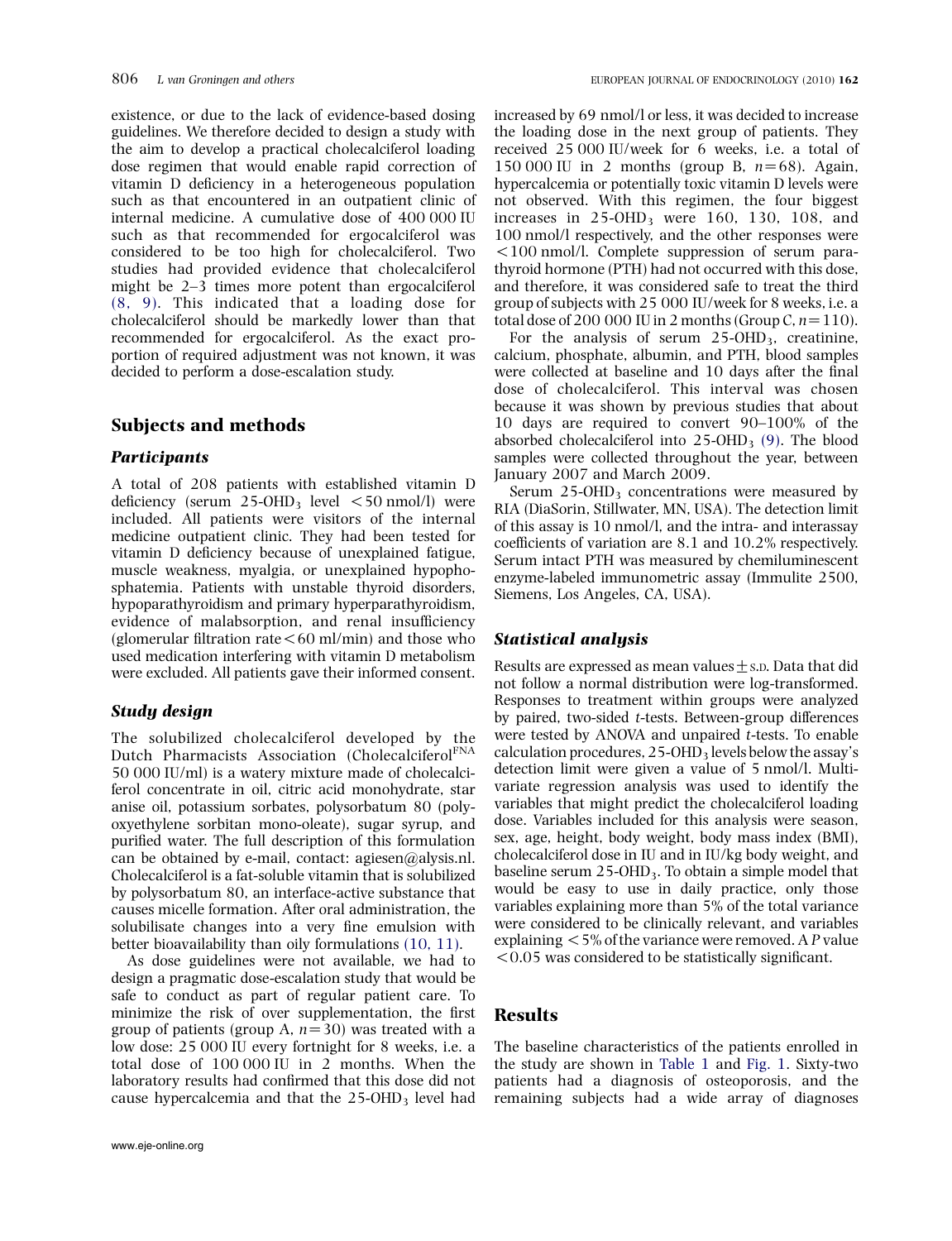<span id="page-2-0"></span>Table 1 Baseline characteristics of the study population. Results in mean values  $+s.p$ .

|                                    | $Mean + s.p.$<br>$55.2 + 17.2$ |  |
|------------------------------------|--------------------------------|--|
| Age (years)                        |                                |  |
| Male/female $(n)$                  | 66/142                         |  |
| Height (cm)                        | $168 + 13.7$                   |  |
| Weight (kg)                        | $80.5 + 27.1$                  |  |
| Body mass index $(kg/m^2)$         | $28.1 + 7.7$                   |  |
| Serum creatinine (umol/l)          | $70.7 + 28.3$                  |  |
| Serum total calcium (mmol/l)       | $2.32 + 0.09$                  |  |
| Serum phosphate (mmol/l)           | $1.01 + 0.19$                  |  |
| Serum albumin (q/l)                | $39.0 + 3.2$                   |  |
| Serum 25-OHD <sub>3</sub> (nmol/l) | $20.5 + 8.7$                   |  |
| Serum PTH (pmol/l)                 | $5.4 + 4.6$                    |  |
| Mean dose/kg (IU/kg)               | $2350 + 785$                   |  |

commonly seen in a general internal medicine practice of a teaching hospital. The female:male ratio was 2:1. All variables that might affect the magnitude of the loading dose, such as age, body weight, serum  $25$ -OHD<sub>3</sub>, and the month of sampling covered a wide range (Fig. 1). A substantial number of patients were obese:  $33\%$  had a BMI > 30 kg/m<sup>2</sup>, and 5% were morbidly obese (BMI $>$ 40 kg/m<sup>2</sup>).

The laboratory results at baseline and 10 days after the final dose of cholecalciferol are summarized in [Table 2](#page-3-0). The majority of patients were severely vitamin D deficient. Baseline serum 25-OHD<sub>3</sub> level was  $\langle 10 \text{ nmol/l}$  in 12% of the patients, and 76% had levels !30 nmol/l. Cholecalciferol treatment increased the mean 25-OHD<sub>3</sub> level from  $20.5\pm7.8$  to 74.8  $+30.2$  nmol/l (P<0.0001). In total, 76% of the patients achieved a serum  $25$ -OHD<sub>3</sub> level  $> 50$  nmol/l, and  $48\%$  of patients achieved a serum  $25\text{-}OHD_3$  level  $>$  75 nmol/l. Hypercalcemia, defined as a serum calcium level  $>2.55$  nmol/l, was not observed. The mean responses within the groups treated with 100 000, 150 000, or 200 000 IU are shown in [Table 2](#page-3-0). The individual changes in  $25-OHD<sub>3</sub>$  levels within each group are illustrated in [Fig. 2.](#page-3-0) Baseline  $25$ -OHD<sub>3</sub> levels were similar in the three groups:  $19.0 \pm 7.4$ ,  $20.4 \pm 9.7$ , and  $20.7 + 8.4$  nmol/l respectively. The mean 25-OHD<sub>3</sub> increased by 29 nmol/l in group A (95% confidence interval (CI): 23–35 nmol/l,  $P < 0.0001$ ), by 43 nmol/l



in group B (95% CI: 36–50 nmol/l,  $P < 0.0001$ ), and by 69 nmol/l in group C (95% CI: 64–75 nmol/l,  $P < 0.0001$ ). The mean rise in serum 25-OHD<sub>3</sub> in group B was greater than that in group A ( $P < 0.05$ ), and the rise in group C was greater than that in group B  $(P<0.0001)$ . The highest post-treatment 25-OHD<sub>3</sub> levels were observed in the subjects receiving 200 000 IU in 2 months. The maximum level was 185 nmol/l ([Fig. 2](#page-3-0)). A statistically significant decrease in serum PTH was observed only in group C ( $5.5 \pm 5.3$ )  $-4.0 \pm 2.8$ , P<0.01), and complete suppression of serum PTH did not occur (data not shown). Serum creatinine rose from  $73.8 + 41.1$  to  $80.2 + 51.2$  µmol/l in group  $B(P < 0.05)$ , and the small increases in groups A and C were statistically not significant.

The range in serum  $25$ -OHD<sub>3</sub> responses was large. This was in part attributed to the wide dose range that varied from 670 to 4348 IU/kg body weight. The variability in response to treatment was comparable for the three groups [\(Fig. 2](#page-3-0)). Multivariate regression analysis with all factors except the 'dose per kg body weight' showed that the rise in serum  $25\text{-OHD}_3$  was inversely related to body weight and baseline  $25$ -OHD<sub>3</sub>, and positively correlated with the total dose (variance of the model:  $0.43$ ,  $P < 0.0001$ ). It was not related to age, sex, body height, BMI, or season in this study population. When the multivariate analysis was repeated, but now with inclusion of the 'dose per kg body weight', only two statistically significant determinants remained: baseline serum  $25$ -OHD<sub>3</sub> and the dose per kg body weight (variance of the model: 0.42,  $P < 0.0001$ ). As the baseline serum 25-OHD<sub>3</sub> explained only 4% of the total variance in this model, it was removed, leaving only the 'dose per kg body weight' as a clinically relevant parameter. The increase in  $25$ -OHD<sub>3</sub>, expressed as a function of the dose/kg body weight, is shown in [Fig. 3](#page-4-0). On the left, the complete data set is shown, including the polynomial regression line with its 95% CI in red  $(R^2 = 0.40, P < 0.0001)$ . The linear regression line is defined by the equation:  $\Delta$ 25-OHD<sub>3</sub> = -1.15+0.024  $\times$  (dose per kg body weight),  $R^2 = 0.38$ ,  $P < 0.0001$ . This line fell well within the 95% CI of the polynomial line.



Figure 1 Distribution of age, body weight, baseline serum  $25$ -OHD<sub>3</sub> levels, and the timing of blood sampling throughout the year. Samples with  $25-\text{OHD}_3$  levels below the assay's detection limit were given a value of 5 nmol/l.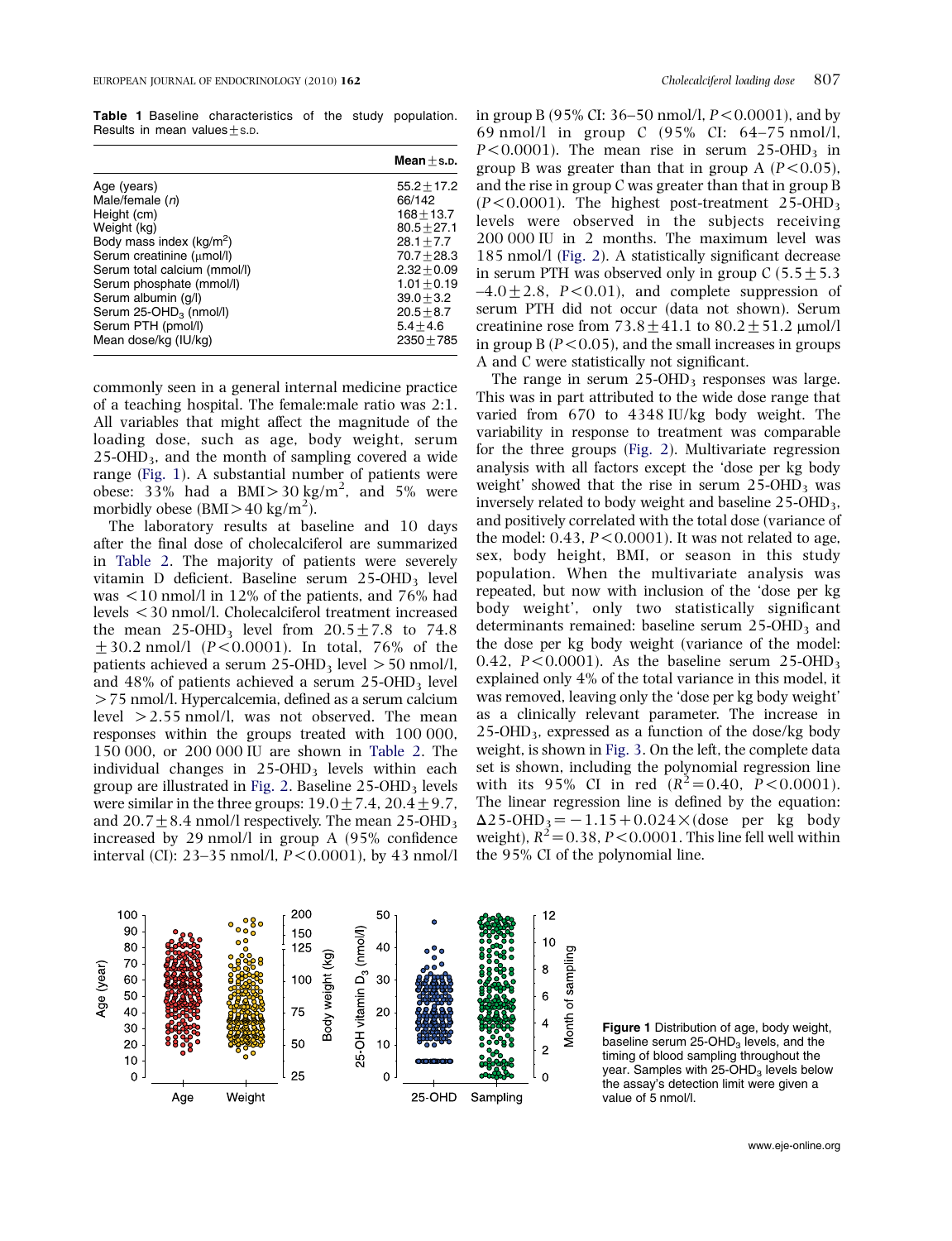|                                                                                                                                                                                                                 | 100 000 IU                                                                                     |                                                                                                                            | 150 000 IU                                                                                     |                                                                                                                               | <b>200 000 IU</b>                                                                              |                                                                                                                                         |
|-----------------------------------------------------------------------------------------------------------------------------------------------------------------------------------------------------------------|------------------------------------------------------------------------------------------------|----------------------------------------------------------------------------------------------------------------------------|------------------------------------------------------------------------------------------------|-------------------------------------------------------------------------------------------------------------------------------|------------------------------------------------------------------------------------------------|-----------------------------------------------------------------------------------------------------------------------------------------|
|                                                                                                                                                                                                                 | <b>Before</b>                                                                                  | After                                                                                                                      | Before                                                                                         | After                                                                                                                         | <b>Before</b>                                                                                  | After                                                                                                                                   |
| Creatinine $(\mu \text{mol/l})$<br>Total calcium (mmol/l)<br>Phosphate (mmol/l)<br>Albumin (g/l)<br>PTH (pmol/l)<br>$25$ -OHD <sub>3</sub> (nmol/l)<br>Dose/kg (IU/kg)<br>$\Delta$ 25-OHD <sub>3</sub> (nmol/l) | $65.7 + 14.6$<br>$2.34 + 0.11$<br>$1.06 + 0.20$<br>$39.0 + 3.4$<br>$4.3 + 1.5$<br>$19.0 + 7.4$ | $66.2 + 13.6$<br>$2.33 + 0.18$<br>$1.13 + 0.37$<br>$39.7 + 3.9$<br>$3.5 + 1.9$<br>$48.3 + 13.0^{\ddagger}$<br>$1495 + 378$ | $73.8 + 41.1$<br>$2.32 + 0.09$<br>$1.02 + 0.19$<br>$38.8 + 3.6$<br>$5.7 + 4.1$<br>$20.4 + 9.7$ | $80.2 + 51.2*$<br>$2.35 + 0.12$<br>$1.06 + 0.20$<br>$39.0 + 3.1$<br>$5.8 + 7.2$<br>$63.6 + 27.5$ <sup>#</sup><br>$2028 + 553$ | $69.7 + 19.2$<br>$2.32 + 0.09$<br>$1.00 + 0.18$<br>$39.0 + 3.0$<br>$5.5 + 5.3$<br>$20.7 + 8.4$ | $72.4 + 24.0$<br>$2.34 + 0.10$<br>$0.97 + 0.17$<br>$39.4 + 2.9$<br>$4.0 + 2.8$ <sup>T</sup><br>$89.7 + 26.9^{\ddagger}$<br>$2701 + 748$ |

<span id="page-3-0"></span>Table 2 Comparison of serum calcium, phosphate, parathyroid hormone (PTH), and 25-hydroxyvitamin  $D_3$  (25-OHD<sub>3</sub>) levels before and after oral cholecalciferol in patients receiving a cumulative dose of 100 000, 150 000, or 200 000 IU. Results in mean $\pm$ s.D.

 $\Delta$ 25-OHD<sub>3</sub>, change in 25-OHD<sub>3</sub> level. For comparison within groups:  $*P< 0.05;$   $\dagger P< 0.01;$   $\dagger P< 0.0001$ .

To obtain a practical instrument, the linear equation was simplified. The intercept had a 95% CI of  $-11.0-9.4$ , and thus did not differ from zero, which allows elimination from the equation. The 95% CI of slope of the line ranged from 0.020 to 0.028. This variability allows a minor deviation to a mean slope value of 0.025. Both measures resulted in a more simple equation that would be easy to use in general practice:



Figure 2 Changes in serum  $25$ -OHD<sub>3</sub> in response to the oral administration of solubilized cholecalciferol. Group A: 100 000 IU, group B: 150 000 IU, and group C: 200 000 IU.

 $\Delta$ 25-OHD<sub>3</sub>=0.025 \times (dose per kg body weight). This line also fell within the 95% CI of the polynomial curve (not shown). The dose required for correction of the serum  $25$ -OHD<sub>3</sub> level can be derived from [Fig. 3](#page-4-0) on the right. This figure focuses on the clinically relevant range for vitamin D correction, i.e. corrections of up to 100 nmol/l. For example, a patient with a  $25$ -OHD<sub>3</sub> level of 5 nmol/l will require a rise of 70 nmol/l to reach the target level of 75 nmol/l  $(\Delta 25\text{-}OHD_3=75-5=$ 70 nmol/l). To achieve this level, a cholecalciferol dose of 3000 IU/kg body weight will be required. The loading dose can also be calculated with the equation: loading dose (IU)= $40 \times (75 - \text{serum } 250 \text{HD}_3 \text{ (nmol/l)}) \times (\text{body }$ weight (kg)).

It is stressed that this equation should not be used for subjects with body weights  $>125$  kg. As shown in [Fig. 1](#page-2-0), only a few patients had body weights larger than 125 kg.

### **Discussion**

This study has formulated a loading dose guideline for rapid correction of vitamin D deficiency using solubilized cholecalciferol. The calculation of the dose required to normalize serum  $25$ -OHD<sub>3</sub> is based on the degree of vitamin D deficiency and body weight. It appears to be a safe procedure. In this study, no toxic effects were observed, hypercalcemia did not develop, vitamin D levels never reached the danger range, and complete suppression of PTH levels was not observed. The sampling was well distributed over all seasons, including summer, which further supports the safety of the proposed regimen. The study included young and elderly subjects, lean and obese, with a variety of underlying diagnoses such as those commonly seen in the outpatient clinic of internal medicine in a general teaching hospital. Therefore, the described approach is applicable in a broad array of subjects; however, it is not valid in the case of malabsorption. Once the target level is reached, a maintenance dose will be required to sustain the serum  $25$ -OHD<sub>3</sub> level around  $75$  nmol/l.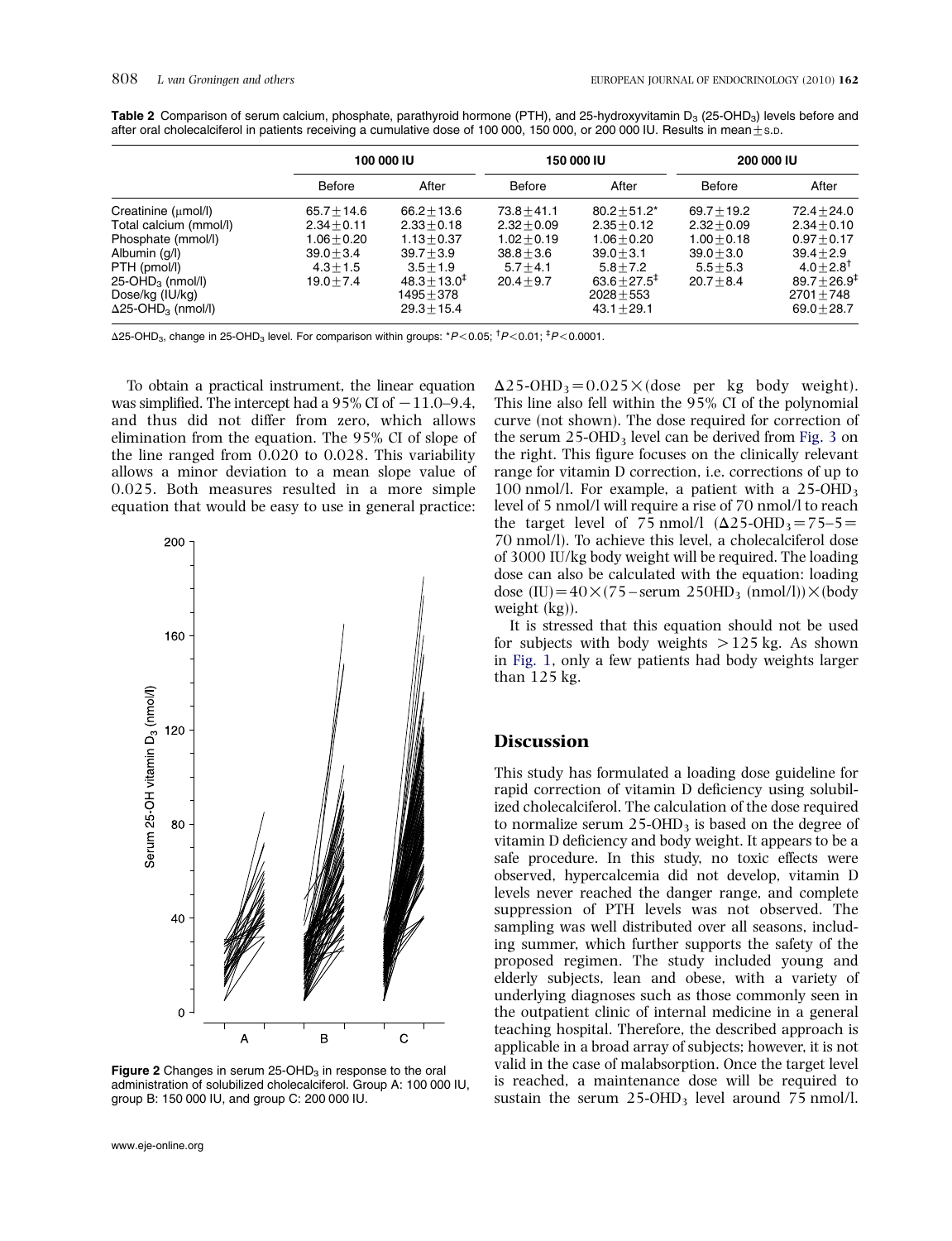<span id="page-4-0"></span>



The present study does not provide data on this. The optimal maintenance dose for solubilized cholecalciferol remains to be determined, and this is currently the subject of further study.

Until recently, vitamin D supplementation studies were mainly limited to elderly people, particularly those who lived in nursing homes where the prevalence of vitamin D deficiency is 75% or higher. Some studies evaluated the efficacy of high doses at monthly or 3-month intervals, but most studies have used the officially recommended cholecalciferol dose of 600–800 IU/day, or equivalents thereof [\(12–16\).](#page-5-0) Most studies used predefined fixed doses, irrespective of the degree of vitamin D deficiency and body weight, and assessed the efficacy of the regimen after 4–6 months or longer. These studies were not designed to establish the requirements for a loading dose. A dose of 800 IU/day may help to improve vitamin D status in the long run, but it is not the optimal approach to achieve a rapid correction of severe vitamin D deficiency [\(16\).](#page-5-0) According to our calculations, a 75-kg patient with a serum 25-OHD3 level of 5 nmol/l will need a total loading dose of 210 000 IU to raise the serum level to 75 nmol/l. If, for simplicity, 100% absorption is assumed, a daily dose of 800 IU will take 3 months to raise the level to 30 nmol/l, 5.5 months to raise the level to 50 nmol/l, and almost 9 months to reach the target level of 75 nmol/l.

It is well established that the serum  $25$ -OHD<sub>3</sub> levels achieved with a fixed dose of oral cholecalciferol are inversely related to body weight or BMI [\(17, 18\).](#page-5-0) This is not unexpected since obese subjects have lower baseline 25-OHD3 levels than the non-obese subjects. Also, the rise in serum  $25$ -OHD<sub>3</sub> will be less in obese subjects because of the larger distribution volume due to the marked increase in body fat. In view of these aspects, we adjusted the loading dose for body weight. Multivariate regression analysis confirmed that the introduction of the factor 'dose per kg body weight' removed the relation between the rise in serum  $25$ -OHD<sub>3</sub> and body weight. The study population demonstrated a wide

range in body weights, and therefore, the equation is considered to be valid for lean, normal, and obese subjects. For the present, however, we advise against its use in morbidly obese subjects, i.e. subjects with a BMI  $>$  40 kg/m<sup>2</sup>. Experience with this subgroup is still too limited to allow firm conclusions.

Discussions on vitamin D requirements and daily allowances are not new. Over the years, the recommended daily dose for adults has gradually increased from 200 to 800 IU, and recently, doses of 1000 and even 2000 IU/day or higher have been proposed [\(19, 20\).](#page-6-0) As discussed by Vieth in an excellent review on vitamin D supplementation and safety, many recommendations before 1997 lacked any scientific basis, and the more recent recommendations are often still too low [\(19\).](#page-6-0) Vitamin D toxicity is often feared for, but usually this fear is unfounded. All published cases of vitamin D toxicity involved intakes of more than 40 000 IU/day for a prolonged period of time, with serum  $25$ -OHD<sub>3</sub> levels exceeding  $>$  250 nmol/l. To achieve these levels, daily doses of 15 000 IU or more for many months are needed. The lowest cumulative dose of cholecalciferol leading to toxic  $25$ -OHD<sub>3</sub> levels was 3 600 000 IU given in 3 weeks [\(19\).](#page-6-0) The loading doses that we have proposed are 10–20 times less, which is another argument to consider them as safe.

Data derived from a dose-escalation study in healthy men with a mean weight of 85 kg are of interest to compare with those derived from the present method [\(21\).](#page-6-0) Based on the responses of oral cholecalciferol given in doses of 0, 1000, 5000, or 10 000 IU/day for a period of 20 weeks, it could be calculated that a rise in cholecalciferol intake of about 57 IU/day is needed to establish a 1 nmol/l rise in serum  $25$ -OHD<sub>3</sub>. Applied to our population, and given for 8 weeks, a total amount of  $57 \times 7 \times 8 \times 50$  or 160 000 IU would be required to increase serum  $25$ -OHD<sub>3</sub> by 50 nmol/l in an 85-kg subject. This compares well with the 170 000 IU that are required according to our calculation model. The advantages of our method are that it is applicable to a broad variety of subjects, and that it allows adjustment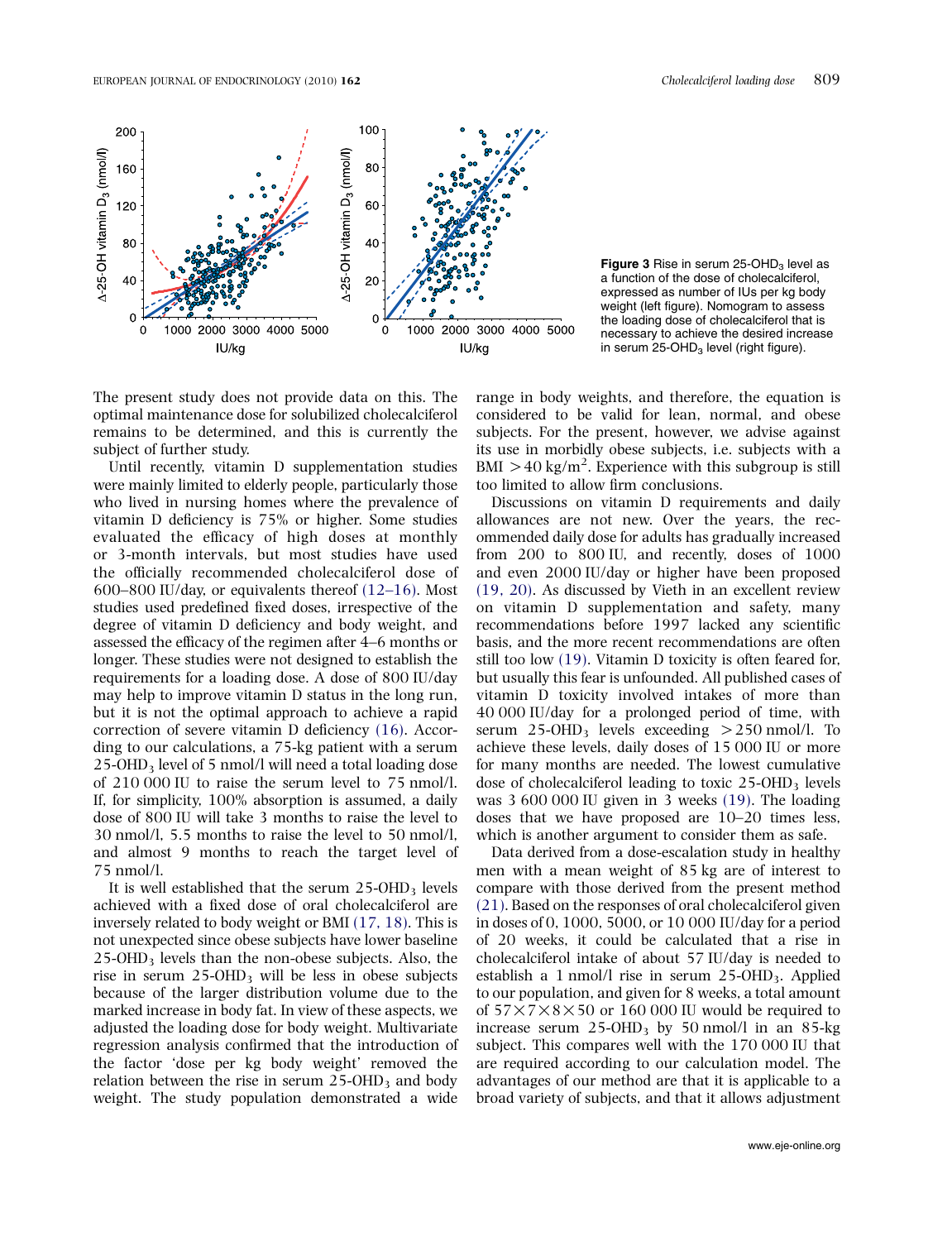<span id="page-5-0"></span>In the present study, cholecalciferol was given in doses of 25 000 IU/week. Higher doses or a higher dose frequency might shorten the treatment period, but it is not exactly known how this will affect the  $25$ -OHD<sub>3</sub> response. It has been demonstrated that single doses of 50 000 or 100 000 IU are safe and effective. In nonobese subjects, these doses raised serum  $25$ -OHD<sub>3</sub> to peak levels of about 15 and 35 nmol/l within 1–2 weeks respectively (9, 22). The use of these higher doses may alter the vitamin  $D_3$  pharmacokinetics to an extent that an adjusted dose calculation might be required. There is evidence that very high doses may saturate hydroxylation reactions, thereby reducing the efficiency to generate  $25$ -OHD<sub>3</sub> within a given period of time [\(23\).](#page-6-0)

Another aspect that is relevant to the assessment of loading doses is the ongoing debate concerning the bioequivalence of ergocalciferol and cholecalciferol (8, 9, 23–27). All studies using single boluses or brief treatment periods with relatively high doses of vitamin D indicate that cholecalciferol is more potent than ergocalciferol in raising serum  $25$ -OHD<sub>3</sub>. This applies to the oral route as well as to the i.m. route [\(26\).](#page-6-0) Estimates are that cholecalciferol is 2–3 times more potent than ergocalciferol in raising serum  $25$ -OHD<sub>3</sub>. This lower potency has been attributed to a shorter half-life as a result of a lower binding affinity to vitamin D-binding protein [\(24\)](#page-6-0). In contrast to these observations, ergocalciferol was found to be equally effective as cholecalciferol in maintaining serum  $25$ -OHD<sub>3</sub> status when treatment was given for a prolonged period of time, e.g. 3 months, and at a much lower dose [\(25\)](#page-6-0). The magnitude of the dose may be the key to explaining the discrepancy between the studies. As long as this issue is not fully clarified, the recommended dose calculation procedure should only be relied upon to assess the cholecalciferol loading dose.

In conclusion, for rapid correction of vitamin D deficiency, we recommend a cholecalciferol loading dose regimen based on the equation: dose  $(IU)=40$  $\times$ (75 – serum 25-OHD<sub>3</sub>) $\times$ body weight. The equation is based on data derived from subjects weighing 125 kg or less, and thus, it should not be used in subjects with considerable larger body weights. Furthermore, it is important to note that the calculated loading dose should be given in portions of 25 000 IU/week. Higher doses per week or higher dosing frequencies might affect the vitamin  $D_3$  pharmacokinetics, and thus require an adjusted dose calculation.

#### Declaration of interest

The authors declare that there is no conflict of interest that could be perceived as prejudicing the impartiality of the research reported.

### Funding

This study did not receive any specific grant from any funding agency in the public, commercial, or not-for-profit sector.

# References

- 1 Holick MF. Vitamin D deficiency. New England Journal of Medicine 2007 357 266–281.
- 2 Hintzpeter B, Mensink GB, Thierfelder W, Müller MJ & Scheidt-Nave C. Vitamin D status and health correlates among German adults. European Journal of Clinical Nutrition 2008 62 1079–1089.
- 3 DeLuca HF. Overview of general physiologic features and functions of vitamin D. American Journal of Clinical Nutrition 2004 80 1689–1696.
- 4 Dawson-Hughes B. Serum 25-hydroxyvitamin D and functional outcomes in the elderly. American Journal of Clinical Nutrition 2008 88 537–540.
- 5 Lee JH, O'Keefe JH, Bell D, Hensrud DD & Holick MF. Vitamin D deficiency. Journal of the American College of Cardiology 2008 52 1949–1956.
- 6 Heaney RP. The vitamin D requirement in health and disease. Journal of Steroid Biochemistry and Molecular Biology 2005 97 13–19.
- 7 Bischoff-Ferrari HA, Giovannucci E, Willet WC, Dietrich T & Dawson-Hughes B. Estimation of optimal serum concentrations of 25-hyroxyvitamin D for multiple health outcomes. American Journal of Clinical Nutrition 2006 84 18–28.
- 8 Trang HM, Cole DEC, Rubin LA, Pierratos A, Siu S & Vieth R. Evidence that vitamin  $D_3$  increases serum 25-hydroxyvitamin D more efficiently than does vitamin  $D_2$ . American Journal of Clinical Nutrition 1998 68 854–858.
- 9 Armas LAG, Hollis B & Heaney RP. Vitamin  $D_2$  is much less effective than vitamin  $D_3$  in humans. Journal of Clinical Endocrinology and Metabolism 2004 89 5387–5391.
- 10 Munzel K. Der Einfluss der Formgebung auf die Wirkung eines Arzneimittels. In Fortschritte der Arzneimittelforschung, vol 10, pp 304–305. Basel, Switzerland: Birkhäuser Verlag, 1966.
- 11 Kramer B, Gordon SM, Berger HM & Sobel AE. Aqueous dispersions of vitamins A and D in premature infants. American Journal of Diseases of Children 1951 82 17–27.
- 12 Chel V, Wijnhoven HAH, Smit JH, Ooms M & Lips P. Efficacy of different doses and time intervals of oral vitamin D supplementation with of without calcium in elderly nursing home residents. Osteoporosis International 2007 19 663–671.
- 13 Ish-Shalom S, Segal E, Salganik T, Raz B, Bromberg IL & Vieth R. Comparison of daily, weekly and monthly vitamin  $D_3$  in ethanol dosing protocols for two months in elderly hip fracture patients. Journal of Clinical Endocrinology and Metabolism 2008 93 3430–3435.
- 14 Bacon CJ, Gamble GD, Horne AM, Scott MA & Reid IR. High dose oral vitamin  $D_3$  supplementation in the elderly. Osteoporosis International 2009 20 1407–1415.
- 15 Von Restorff C, Bischoff-Ferrari HA & Theiler R. High dose oral vitamin  $D_3$  supplementation in rheumatology patients with severe vitamin  $D_3$  deficiency. Bone 2009 45 747-749.
- 16 Hoeck HC, Li B & Qvist P. Changes in 25-hydroxyvitamin  $D_3$ to oral treatment with vitamin  $D_3$  in postmenopausal females with osteoporosis. Osteoporosis International 2009 20 1329–1335.
- 17 Wortsman J, Matsuoka LY, Chen TC, Lu Z & Holick MF. Decreased bioavailablity of vitamin D in obesity. American Journal of Clinical Nutrition 2000 72 690–693.
- 18 Lee P, Greenfield JR, Seibel MJ, Eisman JA & Center JR. Adequacy of vitamin D replacement in severe deficiency is dependent on body mass index. American Journal of Medicine 2009 122 1056–1060.